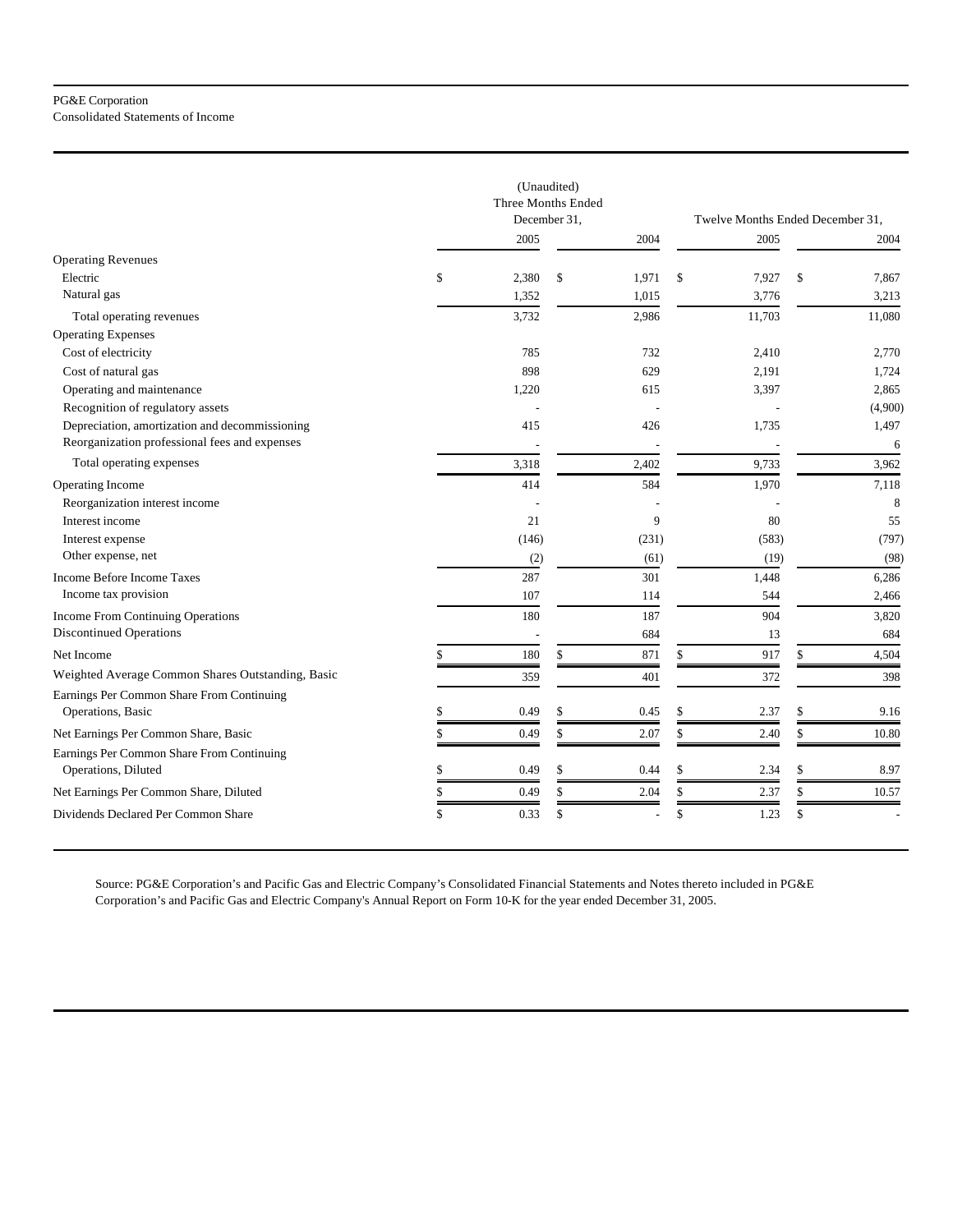Reconciliation of PG&E Corporation's Earnings from Operations to Consolidated Net Income in Accordance with Generally Accepted Accounting Principles (GAAP) Fourth Quarter and Year-to-Date, 2005 vs. 2004 (in millions, except per share amounts)

|                                                     | Three months ended December 31, |                |    |                          |                                               |           | Twelve months ended December 31, |                 |                          |    |                                               |     |                |     |        |
|-----------------------------------------------------|---------------------------------|----------------|----|--------------------------|-----------------------------------------------|-----------|----------------------------------|-----------------|--------------------------|----|-----------------------------------------------|-----|----------------|-----|--------|
|                                                     | Earnings (Loss)                 |                |    |                          | Earnings (Loss) per<br>Common Share (Diluted) |           |                                  | Earnings (Loss) |                          |    | Earnings (Loss) per<br>Common Share (Diluted) |     |                |     |        |
|                                                     |                                 | 2005           |    | 2004                     |                                               | 2005      |                                  | 2004            | 2005                     |    | 2004                                          |     | 2005           |     | 2004   |
| PG&E Corporation Earnings from                      |                                 |                |    |                          |                                               |           |                                  |                 |                          |    |                                               |     |                |     |        |
| Operations $1$                                      |                                 | 179 \$         |    | 186 \$                   |                                               | $0.49$ \$ |                                  | 0.44S           | 906 \$                   |    | 901 \$                                        |     | $2.34$ \$      |     | 2.12   |
| Items Impacting                                     |                                 |                |    |                          |                                               |           |                                  |                 |                          |    |                                               |     |                |     |        |
| Comparability <sup>2</sup>                          |                                 |                |    |                          |                                               |           |                                  |                 |                          |    |                                               |     |                |     |        |
| Establishment of Regulatory Assets under Chapter 11 |                                 |                |    |                          |                                               |           |                                  |                 |                          |    |                                               |     |                |     |        |
| Settlement Agreement                                |                                 |                |    |                          |                                               |           |                                  |                 |                          |    | 2,950                                         |     |                |     | 6.92   |
| Recovery of Electric                                |                                 |                |    |                          |                                               |           |                                  |                 |                          |    |                                               |     |                |     |        |
| <b>Industry Restructuring Costs</b>                 |                                 |                |    | 30                       |                                               |           |                                  | 0.07            |                          |    | 30                                            |     |                |     | 0.07   |
| 2003 GRC Settlement                                 |                                 |                |    |                          |                                               |           |                                  |                 |                          |    | 120                                           |     |                |     | 0.28   |
| Energy Crisis/Chapter 11                            |                                 |                |    |                          |                                               |           |                                  |                 |                          |    |                                               |     |                |     |        |
| <b>Interest Costs</b>                               |                                 |                |    | 14                       |                                               |           |                                  | 0.03            | (3)                      |    | (80)                                          |     | (0.01)         |     | (0.18) |
| <b>AEAP</b> Settlement                              |                                 | 93             |    | ÷,                       |                                               | 0.25      |                                  |                 | 93                       |    |                                               |     | 0.24           |     |        |
| <b>Senior Secured Notes</b>                         |                                 |                |    |                          |                                               |           |                                  |                 |                          |    |                                               |     |                |     |        |
| Redemption                                          |                                 | ۰              |    | (30)                     |                                               |           |                                  | (0.07)          |                          |    | (30)                                          |     |                |     | (0.07) |
| Chromium Litigation Settlement                      |                                 |                |    |                          |                                               |           |                                  |                 |                          |    |                                               |     |                |     |        |
| Adjustment                                          |                                 | (91)           |    |                          |                                               | (0.25)    |                                  |                 | (91)                     |    | -                                             |     | (0.23)         |     |        |
| Dividend Participation Rights                       |                                 | $\overline{a}$ |    | (13)                     |                                               | ٠         |                                  | (0.03)          | $\overline{\phantom{a}}$ |    | (54)                                          |     |                |     | (0.13) |
| Other                                               |                                 | (1)            |    | $\overline{\phantom{a}}$ |                                               |           |                                  |                 | (1)                      |    | (17)                                          |     | ٠              |     | (0.04) |
| Total                                               |                                 |                |    |                          |                                               |           |                                  |                 | (2)                      |    | 2,919                                         |     | $\overline{a}$ |     | 6.85   |
| NEGT <sup>3</sup>                                   |                                 |                |    | 684                      |                                               |           |                                  | 1.60            | 13                       |    | 684                                           |     | 0.03           |     | 1.60   |
| PG&E Corporation Earnings on a GAAP basis           |                                 | 180            | -S | 871                      | \$                                            | 0.49      | \$                               | 2.04            | \$<br>917                | \$ | 4,504                                         | -\$ | 2.37           | -\$ | 10.57  |

1 Earnings from operations exclude items impacting comparability as noted in the following discussion.

2 Items impacting comparability reconcile earnings from operations with consolidated net income as reported in accordance with GAAP.

3 During the third quarter of 2005, PG&E Corporation received additional information from NEGT regarding income to be included in PG&E Corporation's 2004 federal income tax return. This information was incorporated in the 2004 tax return, which was filed with the IRS in September 2005. As a result, \$13 million was recognized in income from discontinued operations in the third quarter of 2005.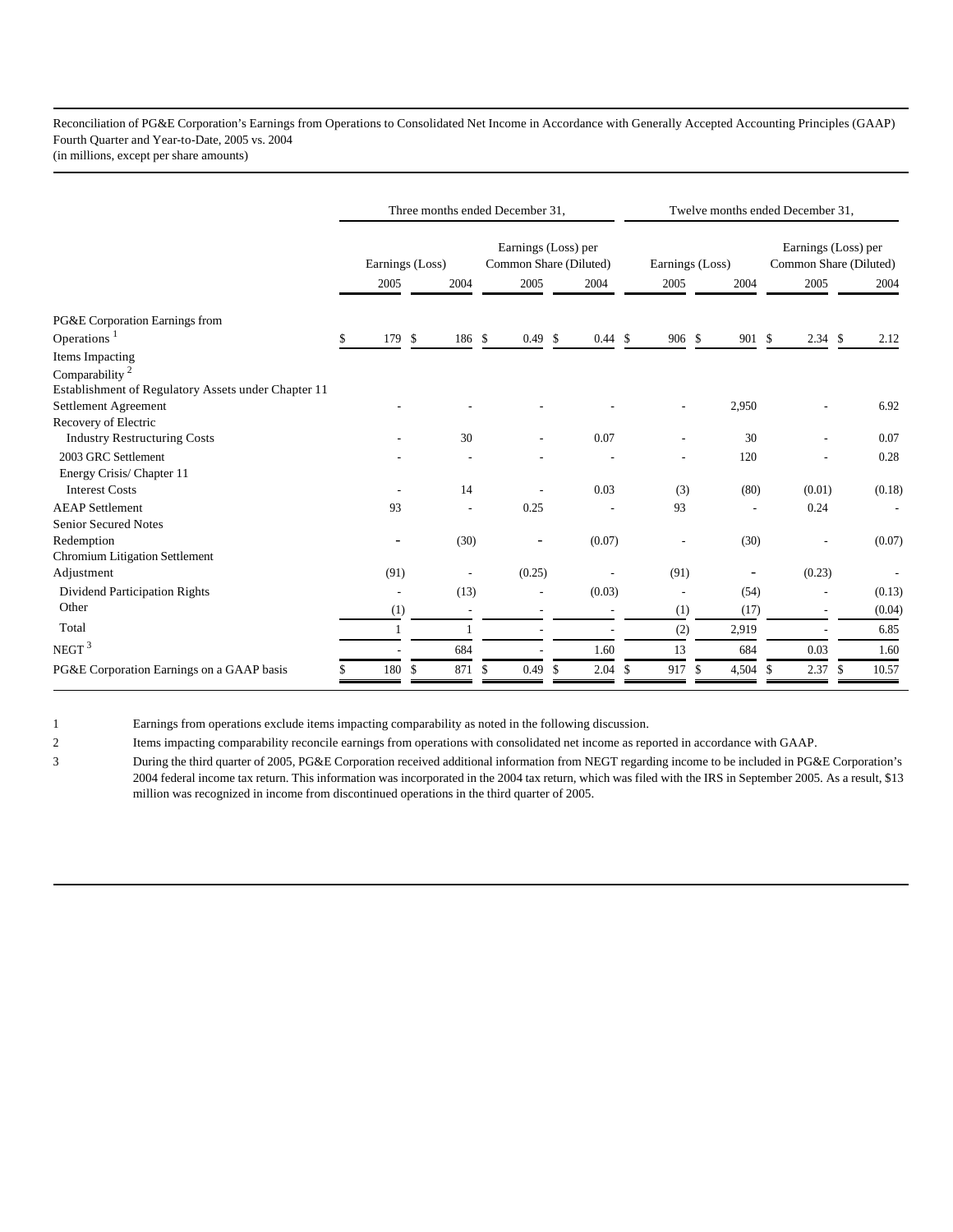Reconciliation of Pacific Gas and Electric Company's Earnings from Operations to Consolidated Net Income in Accordance with GAAP Fourth Quarter and Year-to-Date, 2005 vs. 2004 (in millions, except per share amounts)

|                                                                | Three months ended December 31, | Twelve months ended December 31, |      |   |      |   |       |
|----------------------------------------------------------------|---------------------------------|----------------------------------|------|---|------|---|-------|
|                                                                |                                 | Earnings (Loss)                  |      |   |      |   |       |
|                                                                |                                 | 2005                             | 2004 |   | 2005 |   | 2004  |
| Pacific Gas and Electric Company                               |                                 |                                  |      |   |      |   |       |
| Earnings from Operations <sup>1</sup>                          |                                 | 181                              | 191  | S | 919  | S | 931   |
| Items Impacting                                                |                                 |                                  |      |   |      |   |       |
| Comparability <sup>2</sup>                                     |                                 |                                  |      |   |      |   |       |
| Establishment of Regulatory Assets under Chapter 11 Settlement |                                 |                                  |      |   |      |   |       |
| Agreement                                                      |                                 |                                  |      |   |      |   | 2,950 |
| Recovery of Electric Industry Restructuring Costs              |                                 |                                  | 30   |   |      |   | 30    |
| 2003 GRC Settlement                                            |                                 |                                  |      |   |      |   | 120   |
| Energy Crisis/Chapter 11                                       |                                 |                                  |      |   |      |   |       |
| <b>Interest Costs</b>                                          |                                 |                                  | 22   |   | (3)  |   | (53)  |
| <b>AEAP</b> Settlement                                         |                                 | 93                               |      |   | 93   |   |       |
| Chromium Litigation Settlement                                 |                                 |                                  |      |   |      |   |       |
| Adjustment                                                     |                                 | (91)                             |      |   | (91) |   |       |
| Other                                                          |                                 |                                  |      |   |      |   | (17)  |
| Total                                                          |                                 | $\mathfrak{2}$                   | 52   |   | (1)  |   | 3,030 |
| Pacific Gas and Electric Company Earnings                      |                                 |                                  |      |   |      |   |       |
| on a GAAP basis                                                |                                 | 183                              | 243  |   | 918  |   | 3,961 |

1 Earnings from operations exclude items impacting comparability as noted in the following discussion.

2 Items impacting comparability reconcile earnings from operations with consolidated net income as reported in accordance with GAAP.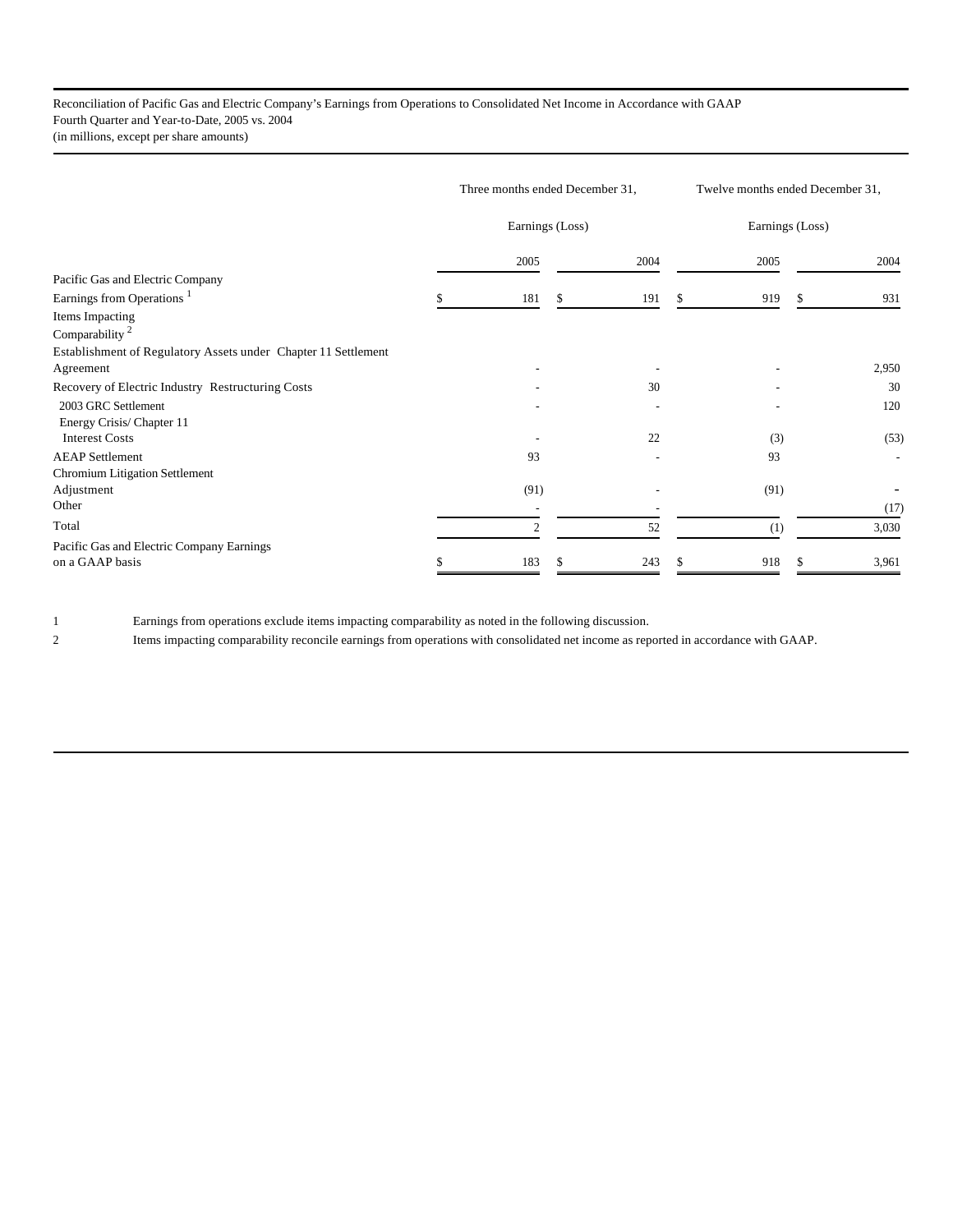## DISCUSSION RELATED TO EARNINGS SUMMARY:

Items impacting comparability for the three months ended December 31, 2005 include:

- a) Annual Earnings Assessment Proceeding, or AEAP, revenues of approximately \$93 million (\$0.25 per share), after-tax, as a result of an October 27, 2005 CPUC decision allowing the Utility to recover shareholder incentives for successful implementation for certain public purpose programs; and
- b) An additional accrual of \$91 million (\$0.25 per share), after-tax, to reflect both the February 3, 2006 settlement of most of the claims in the "chromium litigation" pending against the Utility and an accrual for the remaining unresolved claims.

Items impacting comparability for the three months ended December 31, 2004 include:

- a) Approximately \$30 million (\$0.07 per share), after-tax, representing a December 2, 2004 CPUC decision approving recovery of previously incurred costs related to the implementation of electric industry restructuring;
- b) Recovery of previously incurred incremental interest costs at the Utility of \$22 million, after-tax, which was offset by \$8 million, after-tax, of additional interest expense at PG&E Corporation related to the increased amount and cost of debt resulting from the California energy crisis and the Utility's Chapter 11 proceeding. These costs were approved for recovery by the CPUC in the fourth quarter of 2004;
- c) A charge of approximately \$30 million (\$0.07 per share), after-tax, associated with the redemption of PG&E Corporation's \$600 million 6 7/8% Senior Secured Notes on November 15, 2004; and
- d) A charge related to the change in the estimated value of non-cumulative dividend participation rights of approximately \$13 million (\$0.03 per share), aftertax, included within PG&E Corporation's \$280 million principal amount of 9.5% Convertible Subordinated Notes.

Items impacting comparability for the twelve months ended December 31, 2005 include:

- a) The net effect of incremental interest costs of approximately \$3 million (\$0.01 per share), after-tax incurred by the Utility through February 10, 2005 and related to generator disputed claims in the Utility's Chapter 11 proceeding, which are not considered recoverable;
- b) AEAP revenues of approximately \$93 million (\$0.24 per share), after-tax, as a result of an October 27, 2005 CPUC decision allowing the Utility to recover shareholder incentives for successful implementation for certain public purpose programs; and
- c) An additional accrual of \$91million (\$0.23 per share), after-tax, to reflect both the February 3, 2006 settlement of most of the claims in the "chromium litigation" pending against the Utility and an accrual for the remaining unresolved claims.

Items impacting comparability for the twelve months ended December 31, 2004 include:

- a) A gain of approximately \$2,950 million (\$6.92 per share) related to the establishment of regulatory assets contemplated in the December 19, 2003 settlement agreement, or Settlement Agreement, entered into between the Utility, PG&E Corporation and the CPUC to resolve the Utility's Chapter 11 proceeding;
- b) Approximately \$30 million (\$0.07 per share), after-tax, representing a December 2, 2004 CPUC decision approving recovery of previously incurred costs related to the implementation of electric industry restructuring;
- c) The Utility's recognition of a gain of approximately \$120 million (\$0.28 per share), after-tax, related to the prior year impact and regulatory asset recognition resulting from the CPUC decision approving the 2003 GRC;
- d) A charge of approximately \$80 million which includes the net effect of incremental interest costs of \$53 million, after-tax, incurred by the Utility and \$14 million, after-tax, incurred by PG&E Corporation, related to the increased amount and cost of debt resulting from the California energy crisis and the Utility's Chapter 11 filing, and \$13 million (\$0.03 per share), after-tax, primarily consisting of external legal consulting fees, financial advisory fees, and other costs related to the Utility's and NEGT's Chapter 11 filings;
- e) A charge of approximately \$30 million (\$0.07 per share), after-tax, associated with the redemption of PG&E Corporation's \$600 million 6 7/8% Senior Secured Notes on November 15, 2004;
- f) A charge related to the change in the estimated value of non-cumulative dividend participation rights of \$54 million (\$0.13 per share) included within PG&E Corporation's \$280 million principal amount of 9.5% Convertible Subordinated Notes; and
- g) The Utility's recognition of \$17 million (\$0.04 per share) in charges related to obligations to invest in clean energy technology and donate land, included in the Settlement Agreement.